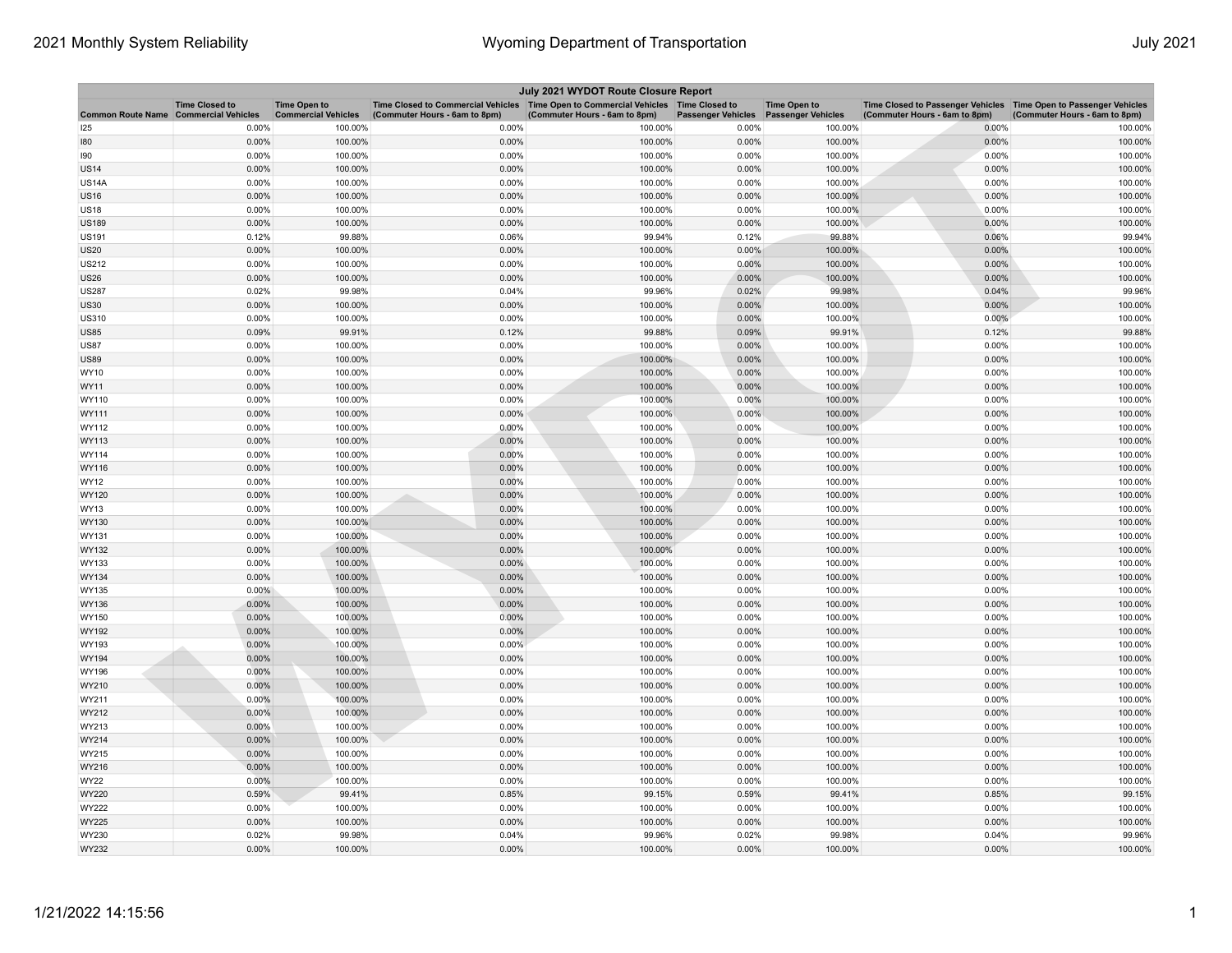| Time Closed to Commercial Vehicles   Time Open to Commercial Vehicles   Time Closed to<br><b>Time Closed to</b><br>Time Closed to Passenger Vehicles   Time Open to Passenger Vehicles<br><b>Time Open to</b><br><b>Time Open to</b><br><b>Commercial Vehicles</b><br><b>Commercial Vehicles</b><br><b>Passenger Vehicles</b><br><b>Passenger Vehicles</b><br>(Commuter Hours - 6am to 8pm)<br><b>Common Route Name</b><br>(Commuter Hours - 6am to 8pm)<br>(Commuter Hours - 6am to 8pm)<br>(Commuter Hours - 6am to 8pm)<br>0.00%<br>WY233<br>0.00%<br>100.00%<br>0.00%<br>100.00%<br>100.00%<br>0.00%<br>100.00%<br>0.00%<br>100.00%<br>0.00%<br>100.00%<br>0.00%<br>100.00%<br>0.00%<br>100.00%<br>WY235<br>0.00%<br>0.00%<br>100.00%<br>WY236<br>100.00%<br>0.00%<br>100.00%<br>0.00%<br>100.00%<br>0.00%<br>100.00%<br>0.00%<br>100.00%<br>0.00%<br>100.00%<br>0.00%<br>100.00%<br>WY237<br>WY238<br>0.00%<br>100.00%<br>0.00%<br>100.00%<br>0.00%<br>100.00%<br>0.00%<br>100.00%<br>0.00%<br>100.00%<br>0.00%<br>100.00%<br>0.00%<br>100.00%<br>0.00%<br>100.00%<br>WY239<br>0.00%<br>0.00%<br>WY24<br>100.00%<br>0.00%<br>100.00%<br>100.00%<br>0.00%<br>100.00%<br>0.00%<br>100.00%<br>0.00%<br>100.00%<br>0.00%<br>100.00%<br>0.00%<br>100.00%<br>WY240<br>99.29%<br>99.44%<br>0.56%<br>99.44%<br>0.71%<br>0.56%<br>0.71%<br>99.29%<br>WY251<br>0.00%<br>100.00%<br>0.00%<br>0.00%<br>100.00%<br>0.00%<br>100.00%<br>WY257<br>100.00%<br>WY258<br>0.00%<br>100.00%<br>0.00%<br>100.00%<br>0.00%<br>100.00%<br>0.00%<br>100.00%<br>100.00%<br>0.00%<br>WY259<br>0.00%<br>100.00%<br>0.00%<br>100.00%<br>0.00%<br>100.00%<br>0.00%<br>100.00%<br>0.00%<br>0.00%<br>100.00%<br>0.00%<br>WY270<br>100.00%<br>100.00%<br>0.00%<br>100.00%<br>0.00%<br>0.00%<br>100.00%<br>0.00%<br>100.00%<br>100.00%<br>WY28<br>0.00%<br>100.00%<br>0.00%<br>100.00%<br>0.00%<br>100.00%<br>0.00%<br>100.00%<br>WY296<br>0.00%<br>100.00%<br>0.00%<br>0.00%<br>0.00%<br>WY313<br>100.00%<br>100.00%<br>100.00%<br>0.00%<br>100.00%<br>0.00%<br>100.00%<br>0.00%<br>100.00%<br>0.00%<br>100.00%<br>WY320<br>0.00%<br>100.00%<br>0.00%<br>100.00%<br>0.00%<br>100.00%<br>0.00%<br>100.00%<br>WY321<br>0.00%<br>100.00%<br>0.00%<br>100.00%<br>0.00%<br>100.00%<br>0.00%<br>100.00%<br>WY331<br>0.00%<br>WY335<br>0.00%<br>100.00%<br>0.00%<br>100.00%<br>100.00%<br>0.00%<br>100.00%<br>0.00%<br>100.00%<br>0.00%<br>0.00%<br>100.00%<br>0.00%<br>100.00%<br>WY336<br>100.00%<br>0.00%<br>100.00%<br>0.00%<br>100.00%<br>0.00%<br>100.00%<br>0.00%<br>100.00%<br>WY338<br>0.00%<br>100.00%<br>0.00%<br>100.00%<br>0.00%<br>100.00%<br>0.00%<br>100.00%<br>WY34<br>WY340<br>0.00%<br>100.00%<br>0.00%<br>100.00%<br>0.00%<br>100.00%<br>0.00%<br>100.00%<br>0.00%<br>100.00%<br>0.00%<br>100.00%<br>0.00%<br>WY343<br>0.00%<br>100.00%<br>100.00%<br>0.00%<br>100.00%<br>0.00%<br>100.00%<br>0.00%<br>100.00%<br>WY345<br>0.00%<br>100.00%<br>0.00%<br>100.00%<br>0.00%<br>100.00%<br>0.00%<br>100.00%<br>0.00%<br>100.00%<br>WY350<br>0.00%<br>100.00%<br>0.00%<br>100.00%<br>0.00%<br>100.00%<br>WY351<br>0.00%<br>100.00%<br>0.00%<br>WY352<br>0.00%<br>100.00%<br>0.00%<br>100.00%<br>100.00%<br>0.00%<br>100.00%<br>0.00%<br>0.00%<br>100.00%<br>100.00%<br>WY353<br>100.00%<br>0.00%<br>100.00%<br>0.00%<br>0.00%<br>100.00%<br>0.00%<br>100.00%<br>0.00%<br>100.00%<br>0.00%<br>100.00%<br>WY371<br>0.00%<br>100.00%<br>0.00%<br>100.00%<br>0.00%<br>100.00%<br>0.00%<br>100.00%<br>WY372<br>0.00%<br>0.00%<br>100.00%<br>0.00%<br>100.00%<br>100.00%<br>0.00%<br>100.00%<br>WY374<br>0.00%<br>100.00%<br>100.00%<br>0.00%<br>100.00%<br>0.00%<br>100.00%<br>WY387<br>0.00%<br>WY390<br>$0.00\%$<br>100.00%<br>0.00%<br>100.00%<br>0.00%<br>100.00%<br>0.00%<br>100.00%<br>0.00%<br>100.00%<br>0.00%<br>100.00%<br>0.00%<br>100.00%<br>0.00%<br>100.00%<br>WY410<br>0.00%<br>100.00%<br>0.00%<br>0.00%<br>0.00%<br>100.00%<br>100.00%<br>100.00%<br>WY411<br>0.00%<br>100.00%<br>0.00%<br>100.00%<br>0.00%<br>100.00%<br>0.00%<br>100.00%<br>WY412<br>0.00%<br>0.00%<br>WY414<br>100.00%<br>0.00%<br>100.00%<br>100.00%<br>0.00%<br>100.00%<br>0.00%<br>100.00%<br>0.00%<br>100.00%<br>0.00%<br>100.00%<br>0.00%<br>100.00%<br>WY430<br>0.00%<br>0.00%<br>0.00%<br>100.00%<br>0.00%<br>100.00%<br>100.00%<br>100.00%<br>WY431<br>0.00%<br>100.00%<br>0.00%<br>100.00%<br>0.00%<br>100.00%<br>0.00%<br>100.00%<br>WY450<br>WY487<br>0.00%<br>100.00%<br>0.00%<br>100.00%<br>0.00%<br>100.00%<br>0.00%<br>100.00%<br>0.00%<br>100.00%<br>0.00%<br>100.00%<br>0.00%<br>100.00%<br>0.00%<br>100.00%<br>WY50<br>0.00%<br>100.00%<br>WY51<br>0.00%<br>100.00%<br>0.00%<br>100.00%<br>0.00%<br>100.00%<br>0.00%<br>100.00%<br>0.00%<br>100.00%<br>0.00%<br>100.00%<br>0.00%<br>100.00%<br>WY530<br>WY585<br>0.00%<br>100.00%<br>0.00%<br>100.00%<br>0.00%<br>100.00%<br>0.00%<br>100.00%<br>0.00%<br>100.00%<br>0.00%<br>100.00%<br>0.00%<br>100.00%<br>0.00%<br>100.00%<br>WY59<br>0.00%<br><b>WY70</b><br>100.00%<br>0.00%<br>100.00%<br>0.00%<br>100.00%<br>0.00%<br>100.00%<br>$0.00\%$<br>100.00%<br>0.00%<br>100.00%<br>0.00%<br>100.00%<br>0.00%<br>100.00%<br>WY71<br><b>WY72</b><br>0.00%<br>100.00%<br>0.00%<br>100.00%<br>0.00%<br>100.00%<br>0.00%<br>100.00%<br>0.00%<br>100.00%<br>0.00%<br>100.00%<br>0.00%<br>100.00%<br>0.00%<br>WY77<br>100.00%<br>0.04%<br>WY789<br>0.03%<br>99.97%<br>0.04%<br>99.96%<br>0.03%<br>99.97%<br>99.96%<br><b>WY89</b><br>0.00%<br>100.00%<br>0.00%<br>100.00%<br>0.00%<br>100.00%<br>0.00%<br>100.00% | July 2021 WYDOT Route Closure Report |  |  |  |  |  |  |  |  |  |
|------------------------------------------------------------------------------------------------------------------------------------------------------------------------------------------------------------------------------------------------------------------------------------------------------------------------------------------------------------------------------------------------------------------------------------------------------------------------------------------------------------------------------------------------------------------------------------------------------------------------------------------------------------------------------------------------------------------------------------------------------------------------------------------------------------------------------------------------------------------------------------------------------------------------------------------------------------------------------------------------------------------------------------------------------------------------------------------------------------------------------------------------------------------------------------------------------------------------------------------------------------------------------------------------------------------------------------------------------------------------------------------------------------------------------------------------------------------------------------------------------------------------------------------------------------------------------------------------------------------------------------------------------------------------------------------------------------------------------------------------------------------------------------------------------------------------------------------------------------------------------------------------------------------------------------------------------------------------------------------------------------------------------------------------------------------------------------------------------------------------------------------------------------------------------------------------------------------------------------------------------------------------------------------------------------------------------------------------------------------------------------------------------------------------------------------------------------------------------------------------------------------------------------------------------------------------------------------------------------------------------------------------------------------------------------------------------------------------------------------------------------------------------------------------------------------------------------------------------------------------------------------------------------------------------------------------------------------------------------------------------------------------------------------------------------------------------------------------------------------------------------------------------------------------------------------------------------------------------------------------------------------------------------------------------------------------------------------------------------------------------------------------------------------------------------------------------------------------------------------------------------------------------------------------------------------------------------------------------------------------------------------------------------------------------------------------------------------------------------------------------------------------------------------------------------------------------------------------------------------------------------------------------------------------------------------------------------------------------------------------------------------------------------------------------------------------------------------------------------------------------------------------------------------------------------------------------------------------------------------------------------------------------------------------------------------------------------------------------------------------------------------------------------------------------------------------------------------------------------------------------------------------------------------------------------------------------------------------------------------------------------------------------------------------------------------------------------------------------------------------------------------------------------------------------------------------------------------------------------------------------------------------------------------------------------------------------------------------------------------------------------------------------------------------------------------------------------------------------------------------------------------------------------------------------------------------------------------------------------------------------------------------------------------------------------------------------------------------------------------------------------------------------------------------------------------------------------------------------------------------------------------------------------------|--------------------------------------|--|--|--|--|--|--|--|--|--|
|                                                                                                                                                                                                                                                                                                                                                                                                                                                                                                                                                                                                                                                                                                                                                                                                                                                                                                                                                                                                                                                                                                                                                                                                                                                                                                                                                                                                                                                                                                                                                                                                                                                                                                                                                                                                                                                                                                                                                                                                                                                                                                                                                                                                                                                                                                                                                                                                                                                                                                                                                                                                                                                                                                                                                                                                                                                                                                                                                                                                                                                                                                                                                                                                                                                                                                                                                                                                                                                                                                                                                                                                                                                                                                                                                                                                                                                                                                                                                                                                                                                                                                                                                                                                                                                                                                                                                                                                                                                                                                                                                                                                                                                                                                                                                                                                                                                                                                                                                                                                                                                                                                                                                                                                                                                                                                                                                                                                                                                                                                                                          |                                      |  |  |  |  |  |  |  |  |  |
|                                                                                                                                                                                                                                                                                                                                                                                                                                                                                                                                                                                                                                                                                                                                                                                                                                                                                                                                                                                                                                                                                                                                                                                                                                                                                                                                                                                                                                                                                                                                                                                                                                                                                                                                                                                                                                                                                                                                                                                                                                                                                                                                                                                                                                                                                                                                                                                                                                                                                                                                                                                                                                                                                                                                                                                                                                                                                                                                                                                                                                                                                                                                                                                                                                                                                                                                                                                                                                                                                                                                                                                                                                                                                                                                                                                                                                                                                                                                                                                                                                                                                                                                                                                                                                                                                                                                                                                                                                                                                                                                                                                                                                                                                                                                                                                                                                                                                                                                                                                                                                                                                                                                                                                                                                                                                                                                                                                                                                                                                                                                          |                                      |  |  |  |  |  |  |  |  |  |
|                                                                                                                                                                                                                                                                                                                                                                                                                                                                                                                                                                                                                                                                                                                                                                                                                                                                                                                                                                                                                                                                                                                                                                                                                                                                                                                                                                                                                                                                                                                                                                                                                                                                                                                                                                                                                                                                                                                                                                                                                                                                                                                                                                                                                                                                                                                                                                                                                                                                                                                                                                                                                                                                                                                                                                                                                                                                                                                                                                                                                                                                                                                                                                                                                                                                                                                                                                                                                                                                                                                                                                                                                                                                                                                                                                                                                                                                                                                                                                                                                                                                                                                                                                                                                                                                                                                                                                                                                                                                                                                                                                                                                                                                                                                                                                                                                                                                                                                                                                                                                                                                                                                                                                                                                                                                                                                                                                                                                                                                                                                                          |                                      |  |  |  |  |  |  |  |  |  |
|                                                                                                                                                                                                                                                                                                                                                                                                                                                                                                                                                                                                                                                                                                                                                                                                                                                                                                                                                                                                                                                                                                                                                                                                                                                                                                                                                                                                                                                                                                                                                                                                                                                                                                                                                                                                                                                                                                                                                                                                                                                                                                                                                                                                                                                                                                                                                                                                                                                                                                                                                                                                                                                                                                                                                                                                                                                                                                                                                                                                                                                                                                                                                                                                                                                                                                                                                                                                                                                                                                                                                                                                                                                                                                                                                                                                                                                                                                                                                                                                                                                                                                                                                                                                                                                                                                                                                                                                                                                                                                                                                                                                                                                                                                                                                                                                                                                                                                                                                                                                                                                                                                                                                                                                                                                                                                                                                                                                                                                                                                                                          |                                      |  |  |  |  |  |  |  |  |  |
|                                                                                                                                                                                                                                                                                                                                                                                                                                                                                                                                                                                                                                                                                                                                                                                                                                                                                                                                                                                                                                                                                                                                                                                                                                                                                                                                                                                                                                                                                                                                                                                                                                                                                                                                                                                                                                                                                                                                                                                                                                                                                                                                                                                                                                                                                                                                                                                                                                                                                                                                                                                                                                                                                                                                                                                                                                                                                                                                                                                                                                                                                                                                                                                                                                                                                                                                                                                                                                                                                                                                                                                                                                                                                                                                                                                                                                                                                                                                                                                                                                                                                                                                                                                                                                                                                                                                                                                                                                                                                                                                                                                                                                                                                                                                                                                                                                                                                                                                                                                                                                                                                                                                                                                                                                                                                                                                                                                                                                                                                                                                          |                                      |  |  |  |  |  |  |  |  |  |
|                                                                                                                                                                                                                                                                                                                                                                                                                                                                                                                                                                                                                                                                                                                                                                                                                                                                                                                                                                                                                                                                                                                                                                                                                                                                                                                                                                                                                                                                                                                                                                                                                                                                                                                                                                                                                                                                                                                                                                                                                                                                                                                                                                                                                                                                                                                                                                                                                                                                                                                                                                                                                                                                                                                                                                                                                                                                                                                                                                                                                                                                                                                                                                                                                                                                                                                                                                                                                                                                                                                                                                                                                                                                                                                                                                                                                                                                                                                                                                                                                                                                                                                                                                                                                                                                                                                                                                                                                                                                                                                                                                                                                                                                                                                                                                                                                                                                                                                                                                                                                                                                                                                                                                                                                                                                                                                                                                                                                                                                                                                                          |                                      |  |  |  |  |  |  |  |  |  |
|                                                                                                                                                                                                                                                                                                                                                                                                                                                                                                                                                                                                                                                                                                                                                                                                                                                                                                                                                                                                                                                                                                                                                                                                                                                                                                                                                                                                                                                                                                                                                                                                                                                                                                                                                                                                                                                                                                                                                                                                                                                                                                                                                                                                                                                                                                                                                                                                                                                                                                                                                                                                                                                                                                                                                                                                                                                                                                                                                                                                                                                                                                                                                                                                                                                                                                                                                                                                                                                                                                                                                                                                                                                                                                                                                                                                                                                                                                                                                                                                                                                                                                                                                                                                                                                                                                                                                                                                                                                                                                                                                                                                                                                                                                                                                                                                                                                                                                                                                                                                                                                                                                                                                                                                                                                                                                                                                                                                                                                                                                                                          |                                      |  |  |  |  |  |  |  |  |  |
|                                                                                                                                                                                                                                                                                                                                                                                                                                                                                                                                                                                                                                                                                                                                                                                                                                                                                                                                                                                                                                                                                                                                                                                                                                                                                                                                                                                                                                                                                                                                                                                                                                                                                                                                                                                                                                                                                                                                                                                                                                                                                                                                                                                                                                                                                                                                                                                                                                                                                                                                                                                                                                                                                                                                                                                                                                                                                                                                                                                                                                                                                                                                                                                                                                                                                                                                                                                                                                                                                                                                                                                                                                                                                                                                                                                                                                                                                                                                                                                                                                                                                                                                                                                                                                                                                                                                                                                                                                                                                                                                                                                                                                                                                                                                                                                                                                                                                                                                                                                                                                                                                                                                                                                                                                                                                                                                                                                                                                                                                                                                          |                                      |  |  |  |  |  |  |  |  |  |
|                                                                                                                                                                                                                                                                                                                                                                                                                                                                                                                                                                                                                                                                                                                                                                                                                                                                                                                                                                                                                                                                                                                                                                                                                                                                                                                                                                                                                                                                                                                                                                                                                                                                                                                                                                                                                                                                                                                                                                                                                                                                                                                                                                                                                                                                                                                                                                                                                                                                                                                                                                                                                                                                                                                                                                                                                                                                                                                                                                                                                                                                                                                                                                                                                                                                                                                                                                                                                                                                                                                                                                                                                                                                                                                                                                                                                                                                                                                                                                                                                                                                                                                                                                                                                                                                                                                                                                                                                                                                                                                                                                                                                                                                                                                                                                                                                                                                                                                                                                                                                                                                                                                                                                                                                                                                                                                                                                                                                                                                                                                                          |                                      |  |  |  |  |  |  |  |  |  |
|                                                                                                                                                                                                                                                                                                                                                                                                                                                                                                                                                                                                                                                                                                                                                                                                                                                                                                                                                                                                                                                                                                                                                                                                                                                                                                                                                                                                                                                                                                                                                                                                                                                                                                                                                                                                                                                                                                                                                                                                                                                                                                                                                                                                                                                                                                                                                                                                                                                                                                                                                                                                                                                                                                                                                                                                                                                                                                                                                                                                                                                                                                                                                                                                                                                                                                                                                                                                                                                                                                                                                                                                                                                                                                                                                                                                                                                                                                                                                                                                                                                                                                                                                                                                                                                                                                                                                                                                                                                                                                                                                                                                                                                                                                                                                                                                                                                                                                                                                                                                                                                                                                                                                                                                                                                                                                                                                                                                                                                                                                                                          |                                      |  |  |  |  |  |  |  |  |  |
|                                                                                                                                                                                                                                                                                                                                                                                                                                                                                                                                                                                                                                                                                                                                                                                                                                                                                                                                                                                                                                                                                                                                                                                                                                                                                                                                                                                                                                                                                                                                                                                                                                                                                                                                                                                                                                                                                                                                                                                                                                                                                                                                                                                                                                                                                                                                                                                                                                                                                                                                                                                                                                                                                                                                                                                                                                                                                                                                                                                                                                                                                                                                                                                                                                                                                                                                                                                                                                                                                                                                                                                                                                                                                                                                                                                                                                                                                                                                                                                                                                                                                                                                                                                                                                                                                                                                                                                                                                                                                                                                                                                                                                                                                                                                                                                                                                                                                                                                                                                                                                                                                                                                                                                                                                                                                                                                                                                                                                                                                                                                          |                                      |  |  |  |  |  |  |  |  |  |
|                                                                                                                                                                                                                                                                                                                                                                                                                                                                                                                                                                                                                                                                                                                                                                                                                                                                                                                                                                                                                                                                                                                                                                                                                                                                                                                                                                                                                                                                                                                                                                                                                                                                                                                                                                                                                                                                                                                                                                                                                                                                                                                                                                                                                                                                                                                                                                                                                                                                                                                                                                                                                                                                                                                                                                                                                                                                                                                                                                                                                                                                                                                                                                                                                                                                                                                                                                                                                                                                                                                                                                                                                                                                                                                                                                                                                                                                                                                                                                                                                                                                                                                                                                                                                                                                                                                                                                                                                                                                                                                                                                                                                                                                                                                                                                                                                                                                                                                                                                                                                                                                                                                                                                                                                                                                                                                                                                                                                                                                                                                                          |                                      |  |  |  |  |  |  |  |  |  |
|                                                                                                                                                                                                                                                                                                                                                                                                                                                                                                                                                                                                                                                                                                                                                                                                                                                                                                                                                                                                                                                                                                                                                                                                                                                                                                                                                                                                                                                                                                                                                                                                                                                                                                                                                                                                                                                                                                                                                                                                                                                                                                                                                                                                                                                                                                                                                                                                                                                                                                                                                                                                                                                                                                                                                                                                                                                                                                                                                                                                                                                                                                                                                                                                                                                                                                                                                                                                                                                                                                                                                                                                                                                                                                                                                                                                                                                                                                                                                                                                                                                                                                                                                                                                                                                                                                                                                                                                                                                                                                                                                                                                                                                                                                                                                                                                                                                                                                                                                                                                                                                                                                                                                                                                                                                                                                                                                                                                                                                                                                                                          |                                      |  |  |  |  |  |  |  |  |  |
|                                                                                                                                                                                                                                                                                                                                                                                                                                                                                                                                                                                                                                                                                                                                                                                                                                                                                                                                                                                                                                                                                                                                                                                                                                                                                                                                                                                                                                                                                                                                                                                                                                                                                                                                                                                                                                                                                                                                                                                                                                                                                                                                                                                                                                                                                                                                                                                                                                                                                                                                                                                                                                                                                                                                                                                                                                                                                                                                                                                                                                                                                                                                                                                                                                                                                                                                                                                                                                                                                                                                                                                                                                                                                                                                                                                                                                                                                                                                                                                                                                                                                                                                                                                                                                                                                                                                                                                                                                                                                                                                                                                                                                                                                                                                                                                                                                                                                                                                                                                                                                                                                                                                                                                                                                                                                                                                                                                                                                                                                                                                          |                                      |  |  |  |  |  |  |  |  |  |
|                                                                                                                                                                                                                                                                                                                                                                                                                                                                                                                                                                                                                                                                                                                                                                                                                                                                                                                                                                                                                                                                                                                                                                                                                                                                                                                                                                                                                                                                                                                                                                                                                                                                                                                                                                                                                                                                                                                                                                                                                                                                                                                                                                                                                                                                                                                                                                                                                                                                                                                                                                                                                                                                                                                                                                                                                                                                                                                                                                                                                                                                                                                                                                                                                                                                                                                                                                                                                                                                                                                                                                                                                                                                                                                                                                                                                                                                                                                                                                                                                                                                                                                                                                                                                                                                                                                                                                                                                                                                                                                                                                                                                                                                                                                                                                                                                                                                                                                                                                                                                                                                                                                                                                                                                                                                                                                                                                                                                                                                                                                                          |                                      |  |  |  |  |  |  |  |  |  |
|                                                                                                                                                                                                                                                                                                                                                                                                                                                                                                                                                                                                                                                                                                                                                                                                                                                                                                                                                                                                                                                                                                                                                                                                                                                                                                                                                                                                                                                                                                                                                                                                                                                                                                                                                                                                                                                                                                                                                                                                                                                                                                                                                                                                                                                                                                                                                                                                                                                                                                                                                                                                                                                                                                                                                                                                                                                                                                                                                                                                                                                                                                                                                                                                                                                                                                                                                                                                                                                                                                                                                                                                                                                                                                                                                                                                                                                                                                                                                                                                                                                                                                                                                                                                                                                                                                                                                                                                                                                                                                                                                                                                                                                                                                                                                                                                                                                                                                                                                                                                                                                                                                                                                                                                                                                                                                                                                                                                                                                                                                                                          |                                      |  |  |  |  |  |  |  |  |  |
|                                                                                                                                                                                                                                                                                                                                                                                                                                                                                                                                                                                                                                                                                                                                                                                                                                                                                                                                                                                                                                                                                                                                                                                                                                                                                                                                                                                                                                                                                                                                                                                                                                                                                                                                                                                                                                                                                                                                                                                                                                                                                                                                                                                                                                                                                                                                                                                                                                                                                                                                                                                                                                                                                                                                                                                                                                                                                                                                                                                                                                                                                                                                                                                                                                                                                                                                                                                                                                                                                                                                                                                                                                                                                                                                                                                                                                                                                                                                                                                                                                                                                                                                                                                                                                                                                                                                                                                                                                                                                                                                                                                                                                                                                                                                                                                                                                                                                                                                                                                                                                                                                                                                                                                                                                                                                                                                                                                                                                                                                                                                          |                                      |  |  |  |  |  |  |  |  |  |
|                                                                                                                                                                                                                                                                                                                                                                                                                                                                                                                                                                                                                                                                                                                                                                                                                                                                                                                                                                                                                                                                                                                                                                                                                                                                                                                                                                                                                                                                                                                                                                                                                                                                                                                                                                                                                                                                                                                                                                                                                                                                                                                                                                                                                                                                                                                                                                                                                                                                                                                                                                                                                                                                                                                                                                                                                                                                                                                                                                                                                                                                                                                                                                                                                                                                                                                                                                                                                                                                                                                                                                                                                                                                                                                                                                                                                                                                                                                                                                                                                                                                                                                                                                                                                                                                                                                                                                                                                                                                                                                                                                                                                                                                                                                                                                                                                                                                                                                                                                                                                                                                                                                                                                                                                                                                                                                                                                                                                                                                                                                                          |                                      |  |  |  |  |  |  |  |  |  |
|                                                                                                                                                                                                                                                                                                                                                                                                                                                                                                                                                                                                                                                                                                                                                                                                                                                                                                                                                                                                                                                                                                                                                                                                                                                                                                                                                                                                                                                                                                                                                                                                                                                                                                                                                                                                                                                                                                                                                                                                                                                                                                                                                                                                                                                                                                                                                                                                                                                                                                                                                                                                                                                                                                                                                                                                                                                                                                                                                                                                                                                                                                                                                                                                                                                                                                                                                                                                                                                                                                                                                                                                                                                                                                                                                                                                                                                                                                                                                                                                                                                                                                                                                                                                                                                                                                                                                                                                                                                                                                                                                                                                                                                                                                                                                                                                                                                                                                                                                                                                                                                                                                                                                                                                                                                                                                                                                                                                                                                                                                                                          |                                      |  |  |  |  |  |  |  |  |  |
|                                                                                                                                                                                                                                                                                                                                                                                                                                                                                                                                                                                                                                                                                                                                                                                                                                                                                                                                                                                                                                                                                                                                                                                                                                                                                                                                                                                                                                                                                                                                                                                                                                                                                                                                                                                                                                                                                                                                                                                                                                                                                                                                                                                                                                                                                                                                                                                                                                                                                                                                                                                                                                                                                                                                                                                                                                                                                                                                                                                                                                                                                                                                                                                                                                                                                                                                                                                                                                                                                                                                                                                                                                                                                                                                                                                                                                                                                                                                                                                                                                                                                                                                                                                                                                                                                                                                                                                                                                                                                                                                                                                                                                                                                                                                                                                                                                                                                                                                                                                                                                                                                                                                                                                                                                                                                                                                                                                                                                                                                                                                          |                                      |  |  |  |  |  |  |  |  |  |
|                                                                                                                                                                                                                                                                                                                                                                                                                                                                                                                                                                                                                                                                                                                                                                                                                                                                                                                                                                                                                                                                                                                                                                                                                                                                                                                                                                                                                                                                                                                                                                                                                                                                                                                                                                                                                                                                                                                                                                                                                                                                                                                                                                                                                                                                                                                                                                                                                                                                                                                                                                                                                                                                                                                                                                                                                                                                                                                                                                                                                                                                                                                                                                                                                                                                                                                                                                                                                                                                                                                                                                                                                                                                                                                                                                                                                                                                                                                                                                                                                                                                                                                                                                                                                                                                                                                                                                                                                                                                                                                                                                                                                                                                                                                                                                                                                                                                                                                                                                                                                                                                                                                                                                                                                                                                                                                                                                                                                                                                                                                                          |                                      |  |  |  |  |  |  |  |  |  |
|                                                                                                                                                                                                                                                                                                                                                                                                                                                                                                                                                                                                                                                                                                                                                                                                                                                                                                                                                                                                                                                                                                                                                                                                                                                                                                                                                                                                                                                                                                                                                                                                                                                                                                                                                                                                                                                                                                                                                                                                                                                                                                                                                                                                                                                                                                                                                                                                                                                                                                                                                                                                                                                                                                                                                                                                                                                                                                                                                                                                                                                                                                                                                                                                                                                                                                                                                                                                                                                                                                                                                                                                                                                                                                                                                                                                                                                                                                                                                                                                                                                                                                                                                                                                                                                                                                                                                                                                                                                                                                                                                                                                                                                                                                                                                                                                                                                                                                                                                                                                                                                                                                                                                                                                                                                                                                                                                                                                                                                                                                                                          |                                      |  |  |  |  |  |  |  |  |  |
|                                                                                                                                                                                                                                                                                                                                                                                                                                                                                                                                                                                                                                                                                                                                                                                                                                                                                                                                                                                                                                                                                                                                                                                                                                                                                                                                                                                                                                                                                                                                                                                                                                                                                                                                                                                                                                                                                                                                                                                                                                                                                                                                                                                                                                                                                                                                                                                                                                                                                                                                                                                                                                                                                                                                                                                                                                                                                                                                                                                                                                                                                                                                                                                                                                                                                                                                                                                                                                                                                                                                                                                                                                                                                                                                                                                                                                                                                                                                                                                                                                                                                                                                                                                                                                                                                                                                                                                                                                                                                                                                                                                                                                                                                                                                                                                                                                                                                                                                                                                                                                                                                                                                                                                                                                                                                                                                                                                                                                                                                                                                          |                                      |  |  |  |  |  |  |  |  |  |
|                                                                                                                                                                                                                                                                                                                                                                                                                                                                                                                                                                                                                                                                                                                                                                                                                                                                                                                                                                                                                                                                                                                                                                                                                                                                                                                                                                                                                                                                                                                                                                                                                                                                                                                                                                                                                                                                                                                                                                                                                                                                                                                                                                                                                                                                                                                                                                                                                                                                                                                                                                                                                                                                                                                                                                                                                                                                                                                                                                                                                                                                                                                                                                                                                                                                                                                                                                                                                                                                                                                                                                                                                                                                                                                                                                                                                                                                                                                                                                                                                                                                                                                                                                                                                                                                                                                                                                                                                                                                                                                                                                                                                                                                                                                                                                                                                                                                                                                                                                                                                                                                                                                                                                                                                                                                                                                                                                                                                                                                                                                                          |                                      |  |  |  |  |  |  |  |  |  |
|                                                                                                                                                                                                                                                                                                                                                                                                                                                                                                                                                                                                                                                                                                                                                                                                                                                                                                                                                                                                                                                                                                                                                                                                                                                                                                                                                                                                                                                                                                                                                                                                                                                                                                                                                                                                                                                                                                                                                                                                                                                                                                                                                                                                                                                                                                                                                                                                                                                                                                                                                                                                                                                                                                                                                                                                                                                                                                                                                                                                                                                                                                                                                                                                                                                                                                                                                                                                                                                                                                                                                                                                                                                                                                                                                                                                                                                                                                                                                                                                                                                                                                                                                                                                                                                                                                                                                                                                                                                                                                                                                                                                                                                                                                                                                                                                                                                                                                                                                                                                                                                                                                                                                                                                                                                                                                                                                                                                                                                                                                                                          |                                      |  |  |  |  |  |  |  |  |  |
|                                                                                                                                                                                                                                                                                                                                                                                                                                                                                                                                                                                                                                                                                                                                                                                                                                                                                                                                                                                                                                                                                                                                                                                                                                                                                                                                                                                                                                                                                                                                                                                                                                                                                                                                                                                                                                                                                                                                                                                                                                                                                                                                                                                                                                                                                                                                                                                                                                                                                                                                                                                                                                                                                                                                                                                                                                                                                                                                                                                                                                                                                                                                                                                                                                                                                                                                                                                                                                                                                                                                                                                                                                                                                                                                                                                                                                                                                                                                                                                                                                                                                                                                                                                                                                                                                                                                                                                                                                                                                                                                                                                                                                                                                                                                                                                                                                                                                                                                                                                                                                                                                                                                                                                                                                                                                                                                                                                                                                                                                                                                          |                                      |  |  |  |  |  |  |  |  |  |
|                                                                                                                                                                                                                                                                                                                                                                                                                                                                                                                                                                                                                                                                                                                                                                                                                                                                                                                                                                                                                                                                                                                                                                                                                                                                                                                                                                                                                                                                                                                                                                                                                                                                                                                                                                                                                                                                                                                                                                                                                                                                                                                                                                                                                                                                                                                                                                                                                                                                                                                                                                                                                                                                                                                                                                                                                                                                                                                                                                                                                                                                                                                                                                                                                                                                                                                                                                                                                                                                                                                                                                                                                                                                                                                                                                                                                                                                                                                                                                                                                                                                                                                                                                                                                                                                                                                                                                                                                                                                                                                                                                                                                                                                                                                                                                                                                                                                                                                                                                                                                                                                                                                                                                                                                                                                                                                                                                                                                                                                                                                                          |                                      |  |  |  |  |  |  |  |  |  |
|                                                                                                                                                                                                                                                                                                                                                                                                                                                                                                                                                                                                                                                                                                                                                                                                                                                                                                                                                                                                                                                                                                                                                                                                                                                                                                                                                                                                                                                                                                                                                                                                                                                                                                                                                                                                                                                                                                                                                                                                                                                                                                                                                                                                                                                                                                                                                                                                                                                                                                                                                                                                                                                                                                                                                                                                                                                                                                                                                                                                                                                                                                                                                                                                                                                                                                                                                                                                                                                                                                                                                                                                                                                                                                                                                                                                                                                                                                                                                                                                                                                                                                                                                                                                                                                                                                                                                                                                                                                                                                                                                                                                                                                                                                                                                                                                                                                                                                                                                                                                                                                                                                                                                                                                                                                                                                                                                                                                                                                                                                                                          |                                      |  |  |  |  |  |  |  |  |  |
|                                                                                                                                                                                                                                                                                                                                                                                                                                                                                                                                                                                                                                                                                                                                                                                                                                                                                                                                                                                                                                                                                                                                                                                                                                                                                                                                                                                                                                                                                                                                                                                                                                                                                                                                                                                                                                                                                                                                                                                                                                                                                                                                                                                                                                                                                                                                                                                                                                                                                                                                                                                                                                                                                                                                                                                                                                                                                                                                                                                                                                                                                                                                                                                                                                                                                                                                                                                                                                                                                                                                                                                                                                                                                                                                                                                                                                                                                                                                                                                                                                                                                                                                                                                                                                                                                                                                                                                                                                                                                                                                                                                                                                                                                                                                                                                                                                                                                                                                                                                                                                                                                                                                                                                                                                                                                                                                                                                                                                                                                                                                          |                                      |  |  |  |  |  |  |  |  |  |
|                                                                                                                                                                                                                                                                                                                                                                                                                                                                                                                                                                                                                                                                                                                                                                                                                                                                                                                                                                                                                                                                                                                                                                                                                                                                                                                                                                                                                                                                                                                                                                                                                                                                                                                                                                                                                                                                                                                                                                                                                                                                                                                                                                                                                                                                                                                                                                                                                                                                                                                                                                                                                                                                                                                                                                                                                                                                                                                                                                                                                                                                                                                                                                                                                                                                                                                                                                                                                                                                                                                                                                                                                                                                                                                                                                                                                                                                                                                                                                                                                                                                                                                                                                                                                                                                                                                                                                                                                                                                                                                                                                                                                                                                                                                                                                                                                                                                                                                                                                                                                                                                                                                                                                                                                                                                                                                                                                                                                                                                                                                                          |                                      |  |  |  |  |  |  |  |  |  |
|                                                                                                                                                                                                                                                                                                                                                                                                                                                                                                                                                                                                                                                                                                                                                                                                                                                                                                                                                                                                                                                                                                                                                                                                                                                                                                                                                                                                                                                                                                                                                                                                                                                                                                                                                                                                                                                                                                                                                                                                                                                                                                                                                                                                                                                                                                                                                                                                                                                                                                                                                                                                                                                                                                                                                                                                                                                                                                                                                                                                                                                                                                                                                                                                                                                                                                                                                                                                                                                                                                                                                                                                                                                                                                                                                                                                                                                                                                                                                                                                                                                                                                                                                                                                                                                                                                                                                                                                                                                                                                                                                                                                                                                                                                                                                                                                                                                                                                                                                                                                                                                                                                                                                                                                                                                                                                                                                                                                                                                                                                                                          |                                      |  |  |  |  |  |  |  |  |  |
|                                                                                                                                                                                                                                                                                                                                                                                                                                                                                                                                                                                                                                                                                                                                                                                                                                                                                                                                                                                                                                                                                                                                                                                                                                                                                                                                                                                                                                                                                                                                                                                                                                                                                                                                                                                                                                                                                                                                                                                                                                                                                                                                                                                                                                                                                                                                                                                                                                                                                                                                                                                                                                                                                                                                                                                                                                                                                                                                                                                                                                                                                                                                                                                                                                                                                                                                                                                                                                                                                                                                                                                                                                                                                                                                                                                                                                                                                                                                                                                                                                                                                                                                                                                                                                                                                                                                                                                                                                                                                                                                                                                                                                                                                                                                                                                                                                                                                                                                                                                                                                                                                                                                                                                                                                                                                                                                                                                                                                                                                                                                          |                                      |  |  |  |  |  |  |  |  |  |
|                                                                                                                                                                                                                                                                                                                                                                                                                                                                                                                                                                                                                                                                                                                                                                                                                                                                                                                                                                                                                                                                                                                                                                                                                                                                                                                                                                                                                                                                                                                                                                                                                                                                                                                                                                                                                                                                                                                                                                                                                                                                                                                                                                                                                                                                                                                                                                                                                                                                                                                                                                                                                                                                                                                                                                                                                                                                                                                                                                                                                                                                                                                                                                                                                                                                                                                                                                                                                                                                                                                                                                                                                                                                                                                                                                                                                                                                                                                                                                                                                                                                                                                                                                                                                                                                                                                                                                                                                                                                                                                                                                                                                                                                                                                                                                                                                                                                                                                                                                                                                                                                                                                                                                                                                                                                                                                                                                                                                                                                                                                                          |                                      |  |  |  |  |  |  |  |  |  |
|                                                                                                                                                                                                                                                                                                                                                                                                                                                                                                                                                                                                                                                                                                                                                                                                                                                                                                                                                                                                                                                                                                                                                                                                                                                                                                                                                                                                                                                                                                                                                                                                                                                                                                                                                                                                                                                                                                                                                                                                                                                                                                                                                                                                                                                                                                                                                                                                                                                                                                                                                                                                                                                                                                                                                                                                                                                                                                                                                                                                                                                                                                                                                                                                                                                                                                                                                                                                                                                                                                                                                                                                                                                                                                                                                                                                                                                                                                                                                                                                                                                                                                                                                                                                                                                                                                                                                                                                                                                                                                                                                                                                                                                                                                                                                                                                                                                                                                                                                                                                                                                                                                                                                                                                                                                                                                                                                                                                                                                                                                                                          |                                      |  |  |  |  |  |  |  |  |  |
|                                                                                                                                                                                                                                                                                                                                                                                                                                                                                                                                                                                                                                                                                                                                                                                                                                                                                                                                                                                                                                                                                                                                                                                                                                                                                                                                                                                                                                                                                                                                                                                                                                                                                                                                                                                                                                                                                                                                                                                                                                                                                                                                                                                                                                                                                                                                                                                                                                                                                                                                                                                                                                                                                                                                                                                                                                                                                                                                                                                                                                                                                                                                                                                                                                                                                                                                                                                                                                                                                                                                                                                                                                                                                                                                                                                                                                                                                                                                                                                                                                                                                                                                                                                                                                                                                                                                                                                                                                                                                                                                                                                                                                                                                                                                                                                                                                                                                                                                                                                                                                                                                                                                                                                                                                                                                                                                                                                                                                                                                                                                          |                                      |  |  |  |  |  |  |  |  |  |
|                                                                                                                                                                                                                                                                                                                                                                                                                                                                                                                                                                                                                                                                                                                                                                                                                                                                                                                                                                                                                                                                                                                                                                                                                                                                                                                                                                                                                                                                                                                                                                                                                                                                                                                                                                                                                                                                                                                                                                                                                                                                                                                                                                                                                                                                                                                                                                                                                                                                                                                                                                                                                                                                                                                                                                                                                                                                                                                                                                                                                                                                                                                                                                                                                                                                                                                                                                                                                                                                                                                                                                                                                                                                                                                                                                                                                                                                                                                                                                                                                                                                                                                                                                                                                                                                                                                                                                                                                                                                                                                                                                                                                                                                                                                                                                                                                                                                                                                                                                                                                                                                                                                                                                                                                                                                                                                                                                                                                                                                                                                                          |                                      |  |  |  |  |  |  |  |  |  |
|                                                                                                                                                                                                                                                                                                                                                                                                                                                                                                                                                                                                                                                                                                                                                                                                                                                                                                                                                                                                                                                                                                                                                                                                                                                                                                                                                                                                                                                                                                                                                                                                                                                                                                                                                                                                                                                                                                                                                                                                                                                                                                                                                                                                                                                                                                                                                                                                                                                                                                                                                                                                                                                                                                                                                                                                                                                                                                                                                                                                                                                                                                                                                                                                                                                                                                                                                                                                                                                                                                                                                                                                                                                                                                                                                                                                                                                                                                                                                                                                                                                                                                                                                                                                                                                                                                                                                                                                                                                                                                                                                                                                                                                                                                                                                                                                                                                                                                                                                                                                                                                                                                                                                                                                                                                                                                                                                                                                                                                                                                                                          |                                      |  |  |  |  |  |  |  |  |  |
|                                                                                                                                                                                                                                                                                                                                                                                                                                                                                                                                                                                                                                                                                                                                                                                                                                                                                                                                                                                                                                                                                                                                                                                                                                                                                                                                                                                                                                                                                                                                                                                                                                                                                                                                                                                                                                                                                                                                                                                                                                                                                                                                                                                                                                                                                                                                                                                                                                                                                                                                                                                                                                                                                                                                                                                                                                                                                                                                                                                                                                                                                                                                                                                                                                                                                                                                                                                                                                                                                                                                                                                                                                                                                                                                                                                                                                                                                                                                                                                                                                                                                                                                                                                                                                                                                                                                                                                                                                                                                                                                                                                                                                                                                                                                                                                                                                                                                                                                                                                                                                                                                                                                                                                                                                                                                                                                                                                                                                                                                                                                          |                                      |  |  |  |  |  |  |  |  |  |
|                                                                                                                                                                                                                                                                                                                                                                                                                                                                                                                                                                                                                                                                                                                                                                                                                                                                                                                                                                                                                                                                                                                                                                                                                                                                                                                                                                                                                                                                                                                                                                                                                                                                                                                                                                                                                                                                                                                                                                                                                                                                                                                                                                                                                                                                                                                                                                                                                                                                                                                                                                                                                                                                                                                                                                                                                                                                                                                                                                                                                                                                                                                                                                                                                                                                                                                                                                                                                                                                                                                                                                                                                                                                                                                                                                                                                                                                                                                                                                                                                                                                                                                                                                                                                                                                                                                                                                                                                                                                                                                                                                                                                                                                                                                                                                                                                                                                                                                                                                                                                                                                                                                                                                                                                                                                                                                                                                                                                                                                                                                                          |                                      |  |  |  |  |  |  |  |  |  |
|                                                                                                                                                                                                                                                                                                                                                                                                                                                                                                                                                                                                                                                                                                                                                                                                                                                                                                                                                                                                                                                                                                                                                                                                                                                                                                                                                                                                                                                                                                                                                                                                                                                                                                                                                                                                                                                                                                                                                                                                                                                                                                                                                                                                                                                                                                                                                                                                                                                                                                                                                                                                                                                                                                                                                                                                                                                                                                                                                                                                                                                                                                                                                                                                                                                                                                                                                                                                                                                                                                                                                                                                                                                                                                                                                                                                                                                                                                                                                                                                                                                                                                                                                                                                                                                                                                                                                                                                                                                                                                                                                                                                                                                                                                                                                                                                                                                                                                                                                                                                                                                                                                                                                                                                                                                                                                                                                                                                                                                                                                                                          |                                      |  |  |  |  |  |  |  |  |  |
|                                                                                                                                                                                                                                                                                                                                                                                                                                                                                                                                                                                                                                                                                                                                                                                                                                                                                                                                                                                                                                                                                                                                                                                                                                                                                                                                                                                                                                                                                                                                                                                                                                                                                                                                                                                                                                                                                                                                                                                                                                                                                                                                                                                                                                                                                                                                                                                                                                                                                                                                                                                                                                                                                                                                                                                                                                                                                                                                                                                                                                                                                                                                                                                                                                                                                                                                                                                                                                                                                                                                                                                                                                                                                                                                                                                                                                                                                                                                                                                                                                                                                                                                                                                                                                                                                                                                                                                                                                                                                                                                                                                                                                                                                                                                                                                                                                                                                                                                                                                                                                                                                                                                                                                                                                                                                                                                                                                                                                                                                                                                          |                                      |  |  |  |  |  |  |  |  |  |
|                                                                                                                                                                                                                                                                                                                                                                                                                                                                                                                                                                                                                                                                                                                                                                                                                                                                                                                                                                                                                                                                                                                                                                                                                                                                                                                                                                                                                                                                                                                                                                                                                                                                                                                                                                                                                                                                                                                                                                                                                                                                                                                                                                                                                                                                                                                                                                                                                                                                                                                                                                                                                                                                                                                                                                                                                                                                                                                                                                                                                                                                                                                                                                                                                                                                                                                                                                                                                                                                                                                                                                                                                                                                                                                                                                                                                                                                                                                                                                                                                                                                                                                                                                                                                                                                                                                                                                                                                                                                                                                                                                                                                                                                                                                                                                                                                                                                                                                                                                                                                                                                                                                                                                                                                                                                                                                                                                                                                                                                                                                                          |                                      |  |  |  |  |  |  |  |  |  |
|                                                                                                                                                                                                                                                                                                                                                                                                                                                                                                                                                                                                                                                                                                                                                                                                                                                                                                                                                                                                                                                                                                                                                                                                                                                                                                                                                                                                                                                                                                                                                                                                                                                                                                                                                                                                                                                                                                                                                                                                                                                                                                                                                                                                                                                                                                                                                                                                                                                                                                                                                                                                                                                                                                                                                                                                                                                                                                                                                                                                                                                                                                                                                                                                                                                                                                                                                                                                                                                                                                                                                                                                                                                                                                                                                                                                                                                                                                                                                                                                                                                                                                                                                                                                                                                                                                                                                                                                                                                                                                                                                                                                                                                                                                                                                                                                                                                                                                                                                                                                                                                                                                                                                                                                                                                                                                                                                                                                                                                                                                                                          |                                      |  |  |  |  |  |  |  |  |  |
|                                                                                                                                                                                                                                                                                                                                                                                                                                                                                                                                                                                                                                                                                                                                                                                                                                                                                                                                                                                                                                                                                                                                                                                                                                                                                                                                                                                                                                                                                                                                                                                                                                                                                                                                                                                                                                                                                                                                                                                                                                                                                                                                                                                                                                                                                                                                                                                                                                                                                                                                                                                                                                                                                                                                                                                                                                                                                                                                                                                                                                                                                                                                                                                                                                                                                                                                                                                                                                                                                                                                                                                                                                                                                                                                                                                                                                                                                                                                                                                                                                                                                                                                                                                                                                                                                                                                                                                                                                                                                                                                                                                                                                                                                                                                                                                                                                                                                                                                                                                                                                                                                                                                                                                                                                                                                                                                                                                                                                                                                                                                          |                                      |  |  |  |  |  |  |  |  |  |
|                                                                                                                                                                                                                                                                                                                                                                                                                                                                                                                                                                                                                                                                                                                                                                                                                                                                                                                                                                                                                                                                                                                                                                                                                                                                                                                                                                                                                                                                                                                                                                                                                                                                                                                                                                                                                                                                                                                                                                                                                                                                                                                                                                                                                                                                                                                                                                                                                                                                                                                                                                                                                                                                                                                                                                                                                                                                                                                                                                                                                                                                                                                                                                                                                                                                                                                                                                                                                                                                                                                                                                                                                                                                                                                                                                                                                                                                                                                                                                                                                                                                                                                                                                                                                                                                                                                                                                                                                                                                                                                                                                                                                                                                                                                                                                                                                                                                                                                                                                                                                                                                                                                                                                                                                                                                                                                                                                                                                                                                                                                                          |                                      |  |  |  |  |  |  |  |  |  |
|                                                                                                                                                                                                                                                                                                                                                                                                                                                                                                                                                                                                                                                                                                                                                                                                                                                                                                                                                                                                                                                                                                                                                                                                                                                                                                                                                                                                                                                                                                                                                                                                                                                                                                                                                                                                                                                                                                                                                                                                                                                                                                                                                                                                                                                                                                                                                                                                                                                                                                                                                                                                                                                                                                                                                                                                                                                                                                                                                                                                                                                                                                                                                                                                                                                                                                                                                                                                                                                                                                                                                                                                                                                                                                                                                                                                                                                                                                                                                                                                                                                                                                                                                                                                                                                                                                                                                                                                                                                                                                                                                                                                                                                                                                                                                                                                                                                                                                                                                                                                                                                                                                                                                                                                                                                                                                                                                                                                                                                                                                                                          |                                      |  |  |  |  |  |  |  |  |  |
|                                                                                                                                                                                                                                                                                                                                                                                                                                                                                                                                                                                                                                                                                                                                                                                                                                                                                                                                                                                                                                                                                                                                                                                                                                                                                                                                                                                                                                                                                                                                                                                                                                                                                                                                                                                                                                                                                                                                                                                                                                                                                                                                                                                                                                                                                                                                                                                                                                                                                                                                                                                                                                                                                                                                                                                                                                                                                                                                                                                                                                                                                                                                                                                                                                                                                                                                                                                                                                                                                                                                                                                                                                                                                                                                                                                                                                                                                                                                                                                                                                                                                                                                                                                                                                                                                                                                                                                                                                                                                                                                                                                                                                                                                                                                                                                                                                                                                                                                                                                                                                                                                                                                                                                                                                                                                                                                                                                                                                                                                                                                          |                                      |  |  |  |  |  |  |  |  |  |
|                                                                                                                                                                                                                                                                                                                                                                                                                                                                                                                                                                                                                                                                                                                                                                                                                                                                                                                                                                                                                                                                                                                                                                                                                                                                                                                                                                                                                                                                                                                                                                                                                                                                                                                                                                                                                                                                                                                                                                                                                                                                                                                                                                                                                                                                                                                                                                                                                                                                                                                                                                                                                                                                                                                                                                                                                                                                                                                                                                                                                                                                                                                                                                                                                                                                                                                                                                                                                                                                                                                                                                                                                                                                                                                                                                                                                                                                                                                                                                                                                                                                                                                                                                                                                                                                                                                                                                                                                                                                                                                                                                                                                                                                                                                                                                                                                                                                                                                                                                                                                                                                                                                                                                                                                                                                                                                                                                                                                                                                                                                                          |                                      |  |  |  |  |  |  |  |  |  |
|                                                                                                                                                                                                                                                                                                                                                                                                                                                                                                                                                                                                                                                                                                                                                                                                                                                                                                                                                                                                                                                                                                                                                                                                                                                                                                                                                                                                                                                                                                                                                                                                                                                                                                                                                                                                                                                                                                                                                                                                                                                                                                                                                                                                                                                                                                                                                                                                                                                                                                                                                                                                                                                                                                                                                                                                                                                                                                                                                                                                                                                                                                                                                                                                                                                                                                                                                                                                                                                                                                                                                                                                                                                                                                                                                                                                                                                                                                                                                                                                                                                                                                                                                                                                                                                                                                                                                                                                                                                                                                                                                                                                                                                                                                                                                                                                                                                                                                                                                                                                                                                                                                                                                                                                                                                                                                                                                                                                                                                                                                                                          |                                      |  |  |  |  |  |  |  |  |  |
|                                                                                                                                                                                                                                                                                                                                                                                                                                                                                                                                                                                                                                                                                                                                                                                                                                                                                                                                                                                                                                                                                                                                                                                                                                                                                                                                                                                                                                                                                                                                                                                                                                                                                                                                                                                                                                                                                                                                                                                                                                                                                                                                                                                                                                                                                                                                                                                                                                                                                                                                                                                                                                                                                                                                                                                                                                                                                                                                                                                                                                                                                                                                                                                                                                                                                                                                                                                                                                                                                                                                                                                                                                                                                                                                                                                                                                                                                                                                                                                                                                                                                                                                                                                                                                                                                                                                                                                                                                                                                                                                                                                                                                                                                                                                                                                                                                                                                                                                                                                                                                                                                                                                                                                                                                                                                                                                                                                                                                                                                                                                          |                                      |  |  |  |  |  |  |  |  |  |
|                                                                                                                                                                                                                                                                                                                                                                                                                                                                                                                                                                                                                                                                                                                                                                                                                                                                                                                                                                                                                                                                                                                                                                                                                                                                                                                                                                                                                                                                                                                                                                                                                                                                                                                                                                                                                                                                                                                                                                                                                                                                                                                                                                                                                                                                                                                                                                                                                                                                                                                                                                                                                                                                                                                                                                                                                                                                                                                                                                                                                                                                                                                                                                                                                                                                                                                                                                                                                                                                                                                                                                                                                                                                                                                                                                                                                                                                                                                                                                                                                                                                                                                                                                                                                                                                                                                                                                                                                                                                                                                                                                                                                                                                                                                                                                                                                                                                                                                                                                                                                                                                                                                                                                                                                                                                                                                                                                                                                                                                                                                                          |                                      |  |  |  |  |  |  |  |  |  |
|                                                                                                                                                                                                                                                                                                                                                                                                                                                                                                                                                                                                                                                                                                                                                                                                                                                                                                                                                                                                                                                                                                                                                                                                                                                                                                                                                                                                                                                                                                                                                                                                                                                                                                                                                                                                                                                                                                                                                                                                                                                                                                                                                                                                                                                                                                                                                                                                                                                                                                                                                                                                                                                                                                                                                                                                                                                                                                                                                                                                                                                                                                                                                                                                                                                                                                                                                                                                                                                                                                                                                                                                                                                                                                                                                                                                                                                                                                                                                                                                                                                                                                                                                                                                                                                                                                                                                                                                                                                                                                                                                                                                                                                                                                                                                                                                                                                                                                                                                                                                                                                                                                                                                                                                                                                                                                                                                                                                                                                                                                                                          |                                      |  |  |  |  |  |  |  |  |  |
|                                                                                                                                                                                                                                                                                                                                                                                                                                                                                                                                                                                                                                                                                                                                                                                                                                                                                                                                                                                                                                                                                                                                                                                                                                                                                                                                                                                                                                                                                                                                                                                                                                                                                                                                                                                                                                                                                                                                                                                                                                                                                                                                                                                                                                                                                                                                                                                                                                                                                                                                                                                                                                                                                                                                                                                                                                                                                                                                                                                                                                                                                                                                                                                                                                                                                                                                                                                                                                                                                                                                                                                                                                                                                                                                                                                                                                                                                                                                                                                                                                                                                                                                                                                                                                                                                                                                                                                                                                                                                                                                                                                                                                                                                                                                                                                                                                                                                                                                                                                                                                                                                                                                                                                                                                                                                                                                                                                                                                                                                                                                          |                                      |  |  |  |  |  |  |  |  |  |
|                                                                                                                                                                                                                                                                                                                                                                                                                                                                                                                                                                                                                                                                                                                                                                                                                                                                                                                                                                                                                                                                                                                                                                                                                                                                                                                                                                                                                                                                                                                                                                                                                                                                                                                                                                                                                                                                                                                                                                                                                                                                                                                                                                                                                                                                                                                                                                                                                                                                                                                                                                                                                                                                                                                                                                                                                                                                                                                                                                                                                                                                                                                                                                                                                                                                                                                                                                                                                                                                                                                                                                                                                                                                                                                                                                                                                                                                                                                                                                                                                                                                                                                                                                                                                                                                                                                                                                                                                                                                                                                                                                                                                                                                                                                                                                                                                                                                                                                                                                                                                                                                                                                                                                                                                                                                                                                                                                                                                                                                                                                                          |                                      |  |  |  |  |  |  |  |  |  |
|                                                                                                                                                                                                                                                                                                                                                                                                                                                                                                                                                                                                                                                                                                                                                                                                                                                                                                                                                                                                                                                                                                                                                                                                                                                                                                                                                                                                                                                                                                                                                                                                                                                                                                                                                                                                                                                                                                                                                                                                                                                                                                                                                                                                                                                                                                                                                                                                                                                                                                                                                                                                                                                                                                                                                                                                                                                                                                                                                                                                                                                                                                                                                                                                                                                                                                                                                                                                                                                                                                                                                                                                                                                                                                                                                                                                                                                                                                                                                                                                                                                                                                                                                                                                                                                                                                                                                                                                                                                                                                                                                                                                                                                                                                                                                                                                                                                                                                                                                                                                                                                                                                                                                                                                                                                                                                                                                                                                                                                                                                                                          |                                      |  |  |  |  |  |  |  |  |  |